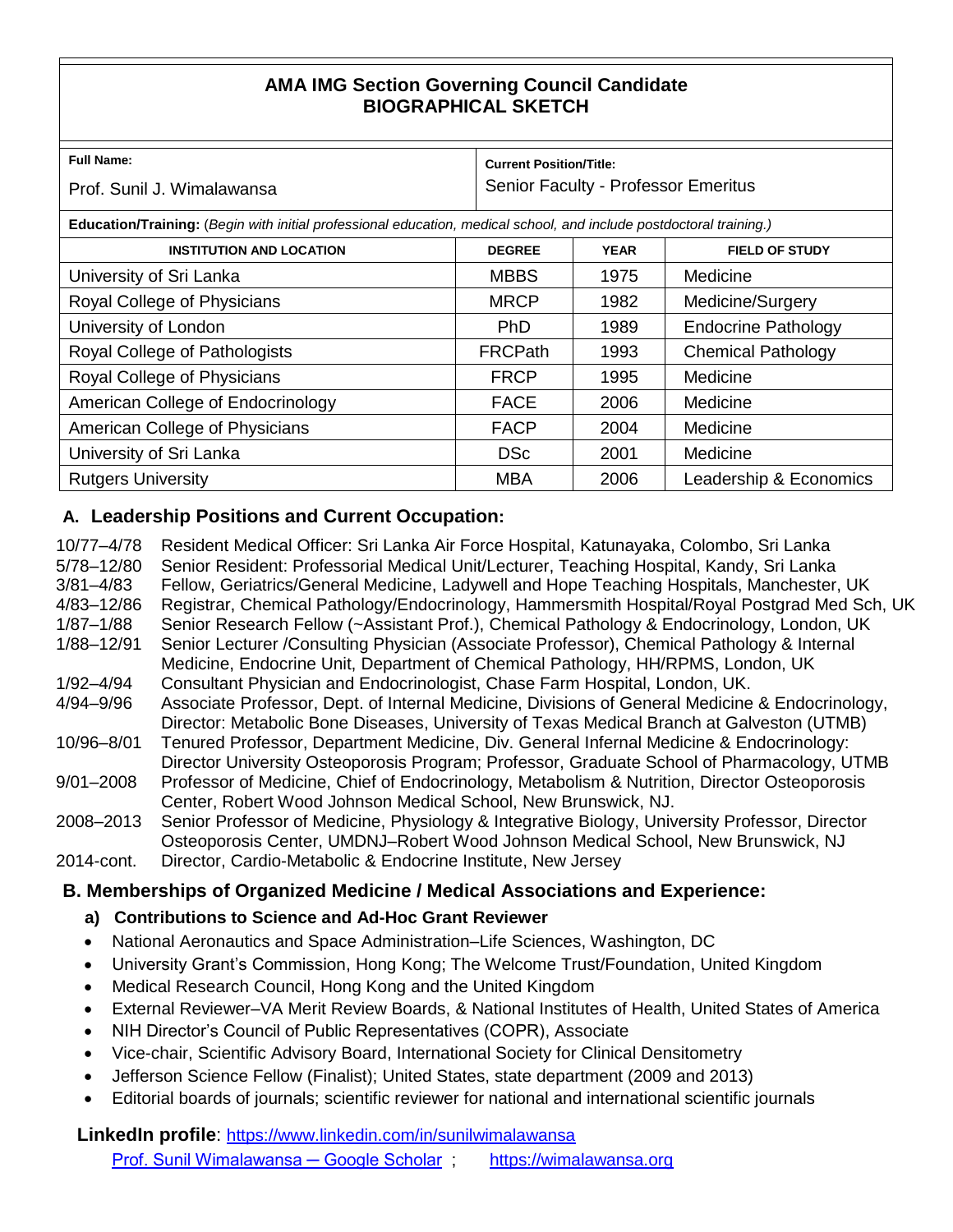## **b) Non-Scientific and Charitable Contributions to the Society:**

- *Co-Founder, President and the Chair of the Board of Directors,* International Foundation for Chronic Disabilities (chronic disabilities.org), 2008–Present
- *Chair*, Wimalawansa Education Trust Fund (WETF) for Needy Children, 1996–Present
- Chair, Wimalawansa Foundation, 2008–Present [ <https://wimalawansa.org/> ]
- *Founder President*, International Foundation for Revitalization, Empowerment, Education and Development (I-FREED), a non-governmental charitable organization; *President*, 2000–2006
- *Founder President*, Hela Bodhu Padanama, International and North America, 2005–Present
- *Member*, National Advisory Council on South Asian Affairs (NACSAA), an independent, charitable, US-based public policy interest group, 2005–Present
- *Member*, NJ State Interagency Osteoporosis Council (IOC), 2002–Present; *Chairperson*, 2007–2009
- *Council Member,* Ananda College Alumni Association, 2007–Present
- *Council Member, Chair CME Committee,* Sri Lanka Medical Association of North America (SLMANA)
- *Chairman*, NJ State Interagency Osteoporosis Council (IOC); 2007/08; (Co-Chair, 2005/6)
- AMA representative Sri Lanka Medical Association of North America (SLMANA)
- *Board of Director,* Samadhi Foundation, USA, 2007–2013
- Board of Directors, Turner Foundation
- *Member* or *Chair* of several national and international scientific associations

## **c) Service to Scientific Societies and Committee Memberships:**

- *American Association of Clinical Endocrinologists (AACE):* 
	- o Board of Directors, national AACE (2010-2014) [\[Click\]](http://media.aace.com/leadership/board-directors/sunil-j-wimalawansa-md-phd-face-frcpath-fccp-facp-frcp-mba-dsc)
	- o Board of Directors, New Jersey–AACE (2008-2014)
	- o Member, Academic Endocrinologists Committee (2006-2013)
	- o Member, Clinical Research Committee (2009-2012)
	- o Member, Abstract Review Committee (2006-Present)
	- o Member, Annual Scientific Congress Organization Committee (2011-2013)
	- o Member, Health Care Disparity Committee (2011-2014)
	- o Member, osteoporosis, parathyroid, and bone disease scientific committee (2012-cont.)
	- o Member, adrenal disease scientific committee (2012-2015)
	- o Member, Obesity task force (2013-cont.)
- *International Society for Clinical Densitometry (ISCD):*
	- o Board of Director (2007-2010)
	- o Member, Scientific Advisory Committee (current)
	- o Member, Public Policy Steering Committee (2005-2011)
	- o Member, Grants, Review, and Education Committee
	- o Member, State Legislative/Insurance sub-committee (2005-2010)
- *American Society for Bone and Mineral Research (ASBMR):* 
	- o Member, Industry Relations Task Force (2009-2010)
	- o Member, Calcium and Vitamin D Task Force (2009-2010)
	- o Member, Glucocorticoid-induced osteoporosis Task Force (2009-2010)
	- o Member, Industry Relations Task Force (2010-Present)
	- o Member, Abstract Review Committee (2006-Present)
	- o Member, Glucocorticoid-Induced Osteoporosis Task Force (2009-2010)
	- Member, Professional Practice Committee (2007–2010)
- *American College of Endocrinologists (ACE):* 
	- o Member, Empower Committee (2007–2013)
- *American College of Physicians (ACP):* 
	- o Member, Cultural Diversity Committee (2008–Present)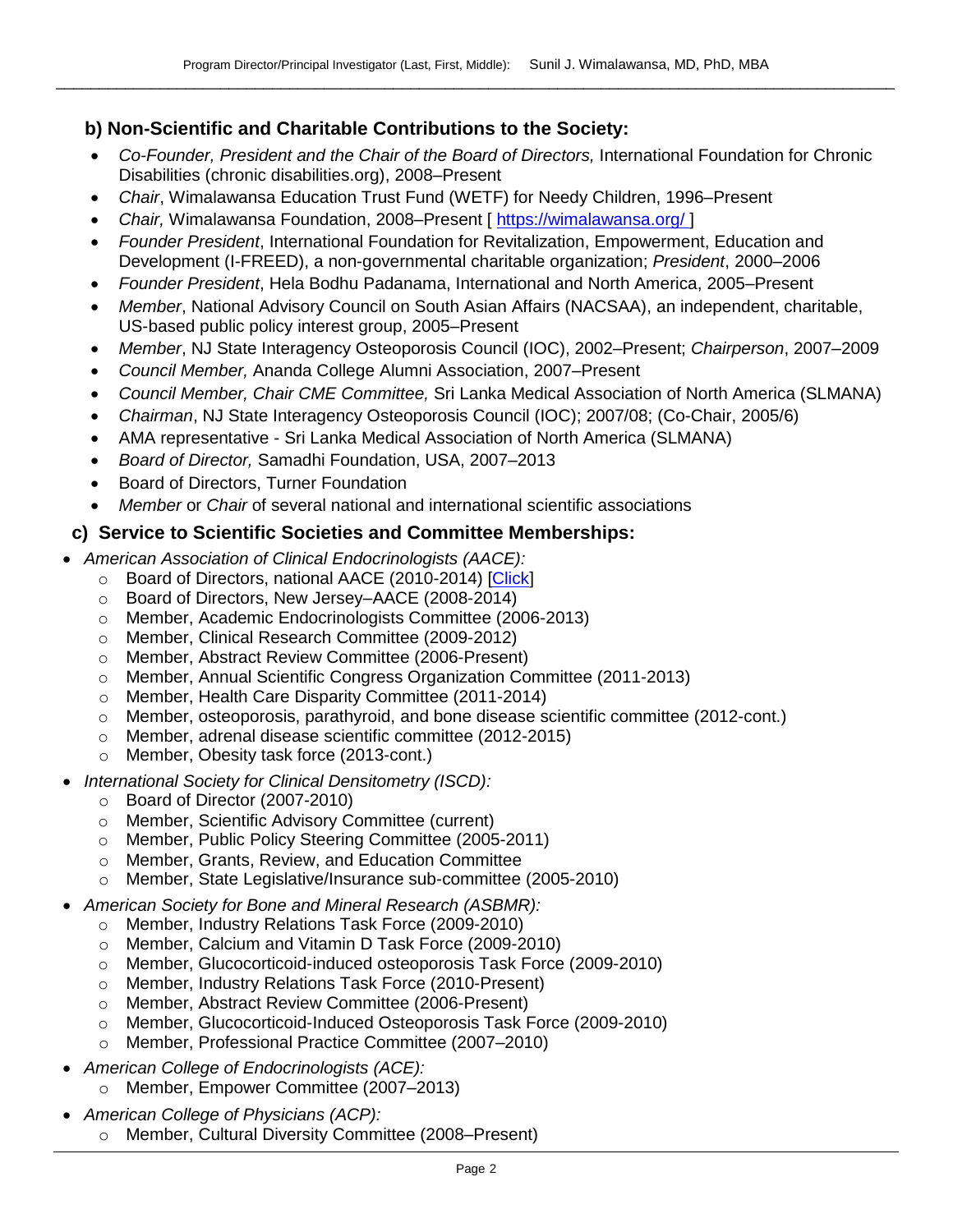- *American Society of Nutrition (ASN):* 
	- o Member, Medical Nutrition Council (MNC) (2009–Present)
	- o Member*,* Education Task Force (2009–Present)
	- o Member, Membership Committee (2010–Present)
- *American Medical Association (AMA):* 
	- o Member, Internal & External Relationships Committee (2009-Present);
	- o International Medical Graduate Section (2009-Present)
	- o Member, Leadership Development Committee (2008–Present)
- o *American Endocrine Society*
	- $\circ$  Member, Minority Affairs Committee; a member, Faculty Mentoring Group
- o *Devry University, New Jersey*
	- o Member, Industry Advisory Committee (2009–2016)
- o Member, The Cancer Institute of New Jersey, New Brunswick, NJ (2005-2013)
- **Military Service:** Sri Lanka Air Force: Flight Lieutenant (1977), (retired) Squadron Leader (1980)

### **Honors/Awards and Professional Activities:**

- 1974 All-Round Best Sportsman of The University of Sri Lanka, Peradeniya
- 1993 Dr. Boy Frame Award for Clinical Excellence in Bone and Mineral Metabolism, 8th Annual Meeting of Adult Bone & Mineral Working Group, American Society for Bone & Mineral Research, Tampa, FL
- 1994 Fellowship–International Neuropeptide Society in recognition of original contributions to neuroscience
- 1996 /2001 Glenn Foundation Award: Endocrinology; 79th & 82nd Annual Meetings, Ameri. Endocrine Society
- 1999 Special Recognition Award from South Asian Chamber of Commerce for Research & Development
- 2001 Doctor of Science (D.Sc.) Award from the University of Sri Lanka (2001)
- 2005 Lifetime Achievement Award, Sri Lanka Foundation, Los Angeles, CA (2005)
- 2007 ISCD; Dr. Oscar Gluck Humanitarian Award for outstanding services to those in need, Tampa, FL (2007)
- 2007 Winner: Annual open business plan competition–2007, Rutgers Uni. School of Business
- 2009 Fellowship of American College of Clinical Endocrinologists (FACE)
- 2009 Fellowship of American College of Physicians (FACP)
- 2009 Fellowship of the Ceylon College of Physicians (FCCP)
- 2009 Fellowship of the Royal College of Physicians (FRCP)
- 2009 Fellowship of the Royal College of Pathologists (FRCPath)

#### **Summary of Scholarly Contributions to Science & Medicine:**

- $\checkmark$  280+ Scientific publications; 300+ scientific abstracts presentations; 55 medicine grand rounds
- $\checkmark$  43 proceedings; 12 book chapters; 4 medical and 6 non-medical books; 350+ invited lectures; 5 medical patents.

#### **Publications:** (select books)

- **Wimalawansa SJ.** Hypercalcemia of Malignancy: Etiology, Pathogenesis and Clinical Management (Medical Intelligence Unit, Monograph), 1995. Springer, NY and R.G. Landes Co., Medical Publishers, Austin, Texas, 1995 [ISBN: 1-57059-286-1].
- **Wimalawansa SJ**. Vitamin D: All you need to know. 2012, Karu Sons, Homagama, Sri Lanka, (Ed. 1.0, 2011/Ed. 1.1, 2012) [ISBN: 978-955-9098-94-2].
- **Wimalawansa SJ**. Osteoporosis: Time to Act: Handbook for primary care physicians. Martin Dunitz (in completion).
- **Wimalawansa S.J**. Water and environmental pollution: Prevention of chronic kidney disease of multi-factorial origin in Sri Lanka.
- **Wimalawansa S.J**. "Vitamin D: State the art;" Cambridge Publishers, U.K. (in preparation), 2019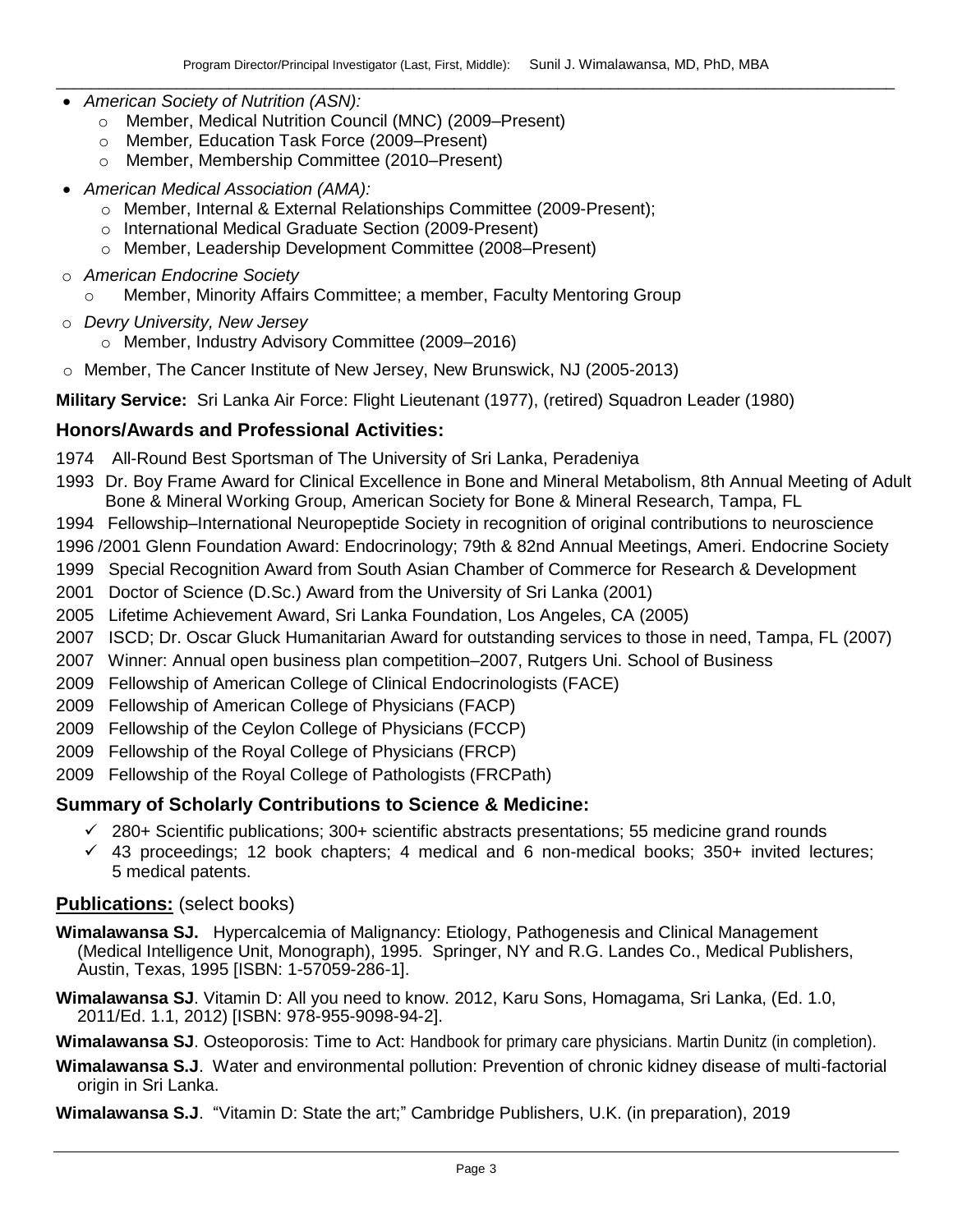#### $\Box$  . The contribution of the contribution of the contribution of the contribution of the contribution of the contribution of the contribution of the contribution of the contribution of the contribution of the contributi **FOR PUBLICATIONS PLEASE CLICK [ [HERE](https://www.researchgate.net/profile/Sunil_Wimalawansa/research) ]**

## **Selected Peer-Reviewed Publications; Published between 2016 and 2018:**

- 1. Naser, K.A. and **Wimalawansa, S.J.** Diabetes Diet: Is Glycemic Index Still Relevant in Medical Nutrition Therapy? SLR- Diabetes Metab. (E-Pub). 1(1): 1-4, 2016. <http://scireslit.com/Diabetes/DM-ID11.pdf>
- 2. **Wimalawansa S.J.** Vitamin D deficiency is surrogate marker for visceral fat content, metabolic syndrome, and future metabolic complications. J Diabetes Metab. Disord Control, 3(1): 1-10, 2016. DOI: 10.15406/jdmdc.2016.03.00059.

<http://medcraveonline.com/JDMDC/JDMDC-03-00059.php>

- 3. Smith, G., **Wimalawansa S.J.,** Laillou, A, Sophonneary, P., Un, S., Rathavuth Hong, R., Poirot, E., Kuong, K., Chamnan, C., De los Reyes, F., Wieringa, F.T. High Prevalence of Vitamin D deficiencies in Cambodia: A Common Deficiency in a Sunny Country. Nutrients 2016, 8, 290; doi:10.3390/nu8050290 <http://www.mdpi.com/2072-6643/8/5/290/html>
- 4. **Wimalawansa, S.J.** Endocrinological mechanisms of depressive disorders and ill health, doi.org/10.1586/17446651.2016.1127755, Expert Review of Endocrinology and Metabolism, (1), 9-11, 2016. <http://www.tandfonline.com/doi/full/10.1586/17446651.2016.1127755> [\[doi.org/10.1586/17446651.2016.1127755\]](http://dx.doi.org/10.1586/17446651.2016.1127755)
- 5. **Wimalawansa, S.J.** Vitamin D adequacy and improvements of comorbidities in persons with intellectual developmental disabilities. J. Childhood & Developmental Disorders, 2(3): 22-35, 2016 [ [http://childhood](http://childhood-developmental-disorders.imedpub.com/archive.php)[developmental-disorders.imedpub.com/archive.php](http://childhood-developmental-disorders.imedpub.com/archive.php) ].
- 6. Wimalawansa, S.A. and **Wimalawansa, S.J.** Environmentally induced, occupational diseases with emphasis on chronic kidney disease of multifactorial origin affecting tropical countries. Annals of Occupational & Environ Med, **28**(33), 1-13, 2016. **DOI:** 10.1186/s40557-016-0119-y; <https://aoemj.biomedcentral.com/articles/10.1186/s40557-016-0119-y> ; [http://rdcu.be/npOD](http://em.rdcu.be/wf/click?upn=KP7O1RED-2BlD0F9LDqGVeSKEnMMPk2-2FNyWZbvvU5vAPM-3D_OZDW7kjHx0dZR7p3d8Jtd6iDYuV7GrE04kN3ZohEigfNtGOgJpx4BBW8zSoRsNlkL7ZcKQ2zT-2Fwp8zXEBtx58Kist9BtSajNMTV5yjkifiYDim42OzvDZWY60-2BkPkcb6cDzCE9n-2ByFFGor2eqR2qfdCwM8YtuSsSEJTaq4FAHso0ReVIZ4ysNgTnwCDqwVg74Q-2B3IJOkd-2BB3GQuQZvYbJQ-3D-3D)
- 7. **Wimalawansa, S.J.** Associations of vitamin D with insulin resistance, obesity, type 2 diabetes, and metabolic syndrome. https://doi.org/10.1016/j.jsbmb.2016.09.017; J. Steroid Biochem. Mol. Biol., dx.doi.org/10.1016/j.jsbmb.2016.09.017 <https://www.sciencedirect.com/science/article/pii/S0960076016302539>
- 8. Camacho, PM, Petak, SM, Binkley, NC, Harris, T, Kleerekoper, M, Lewiecki, M, Miller, P, Narula, HS, Pessah-Pollack, R, Tangpricha, V, **Wimalawansa, SJ,** Watts, N. American association of clinical endocrinologists Medical Guidelines for Clinical Practice for the diagnosis and treatment of postmenopausal osteoporosis, Endocrine Practice (E-Pub; 19.18.2016); Endocrine Practice 22(Suppl. 4):1-42, 2016.
- 9. **Wimalawansa, S.J.** Extra-Skeletal benefits, Endocrine Functions, and Toxicity of Vitamin D (e-Pub; 8.23.2016), J. Endocrinology and Diabetes, 3(3): 1-5, 2016. <http://www.symbiosisonlinepublishing.com/endocrinology-diabetes/endocrinology-diabetes52.pdf>
- 10. **Wimalawansa S.J.** Optimum duration and safety of long-term use of potent anti-resorptive medications in osteoporosis. [E-Pub, June 2016]. DOI: 10.1080/17446651.2016.1202111; Expert Review of Endocrinology & Metabolism, 11:4, 329-348, 2016; <http://www.tandfonline.com/doi/pdf/10.1080/17446651.2016.1202111?needAccess=true>
- 11. Camacho, PM, et al. American Association of Clinical Endocrinologists and American College of Endocrinology clinical practice guidelines for the diagnosis and treatment of postmenopausal osteoporosis – 2016 executive summary**.** EDOI: 10.4158/EP161435.ESGL; Endocrine Practice, 22(9):1111-1118, 2016.
- 12. **Wimalawansa, S.J.** Vitamin D Adequacy and Improvements of Comorbidities in Persons with Intellectual and Developmental Disabilities. J. Childhood & Developmental Disorders, 2(3): 22-35, 2016 [http://childhood-